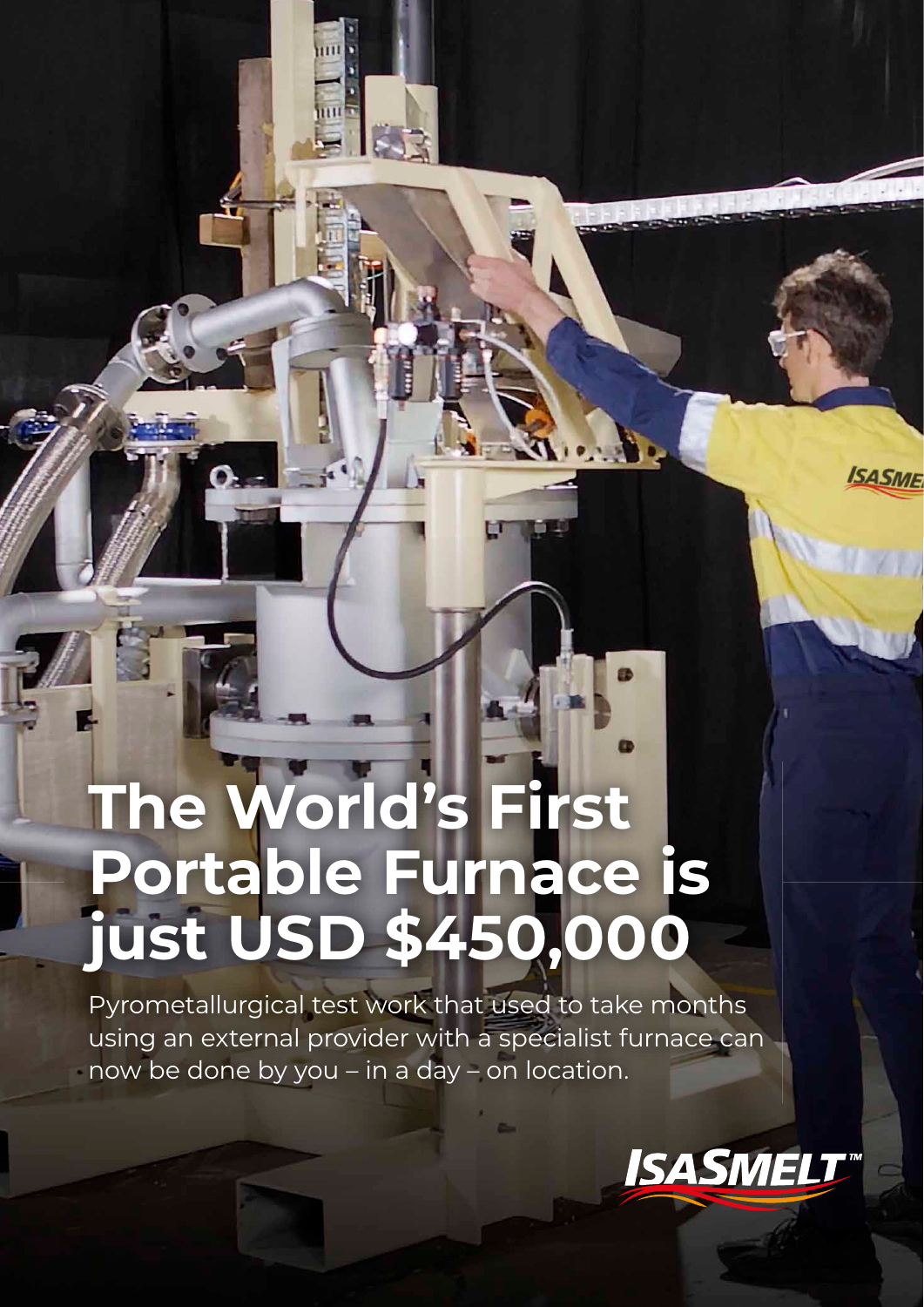# **The ISASMELT™ F600**  is the world's first **portable furnace. It comes pre-built and pre-commissioned.**



Just connect fuel, air, oxygen and the offgas hygiene system, then plug it in and use it. Because it uses the unique top-submerged lance technology (TSL) as a full scale ISASMELT™, the F600 is flexible. So it'll perform any duty you need.

The ISASMELT™ F600 can also be used in your real world plant. For instance, you can oxidise impurities out of feeds with precious metals. The F600 arrives in a shipping container and once assembled is just three metres at its highest point. So you can install it anywhere.

### **Available now for just USD \$450,000.**

Hire options also available.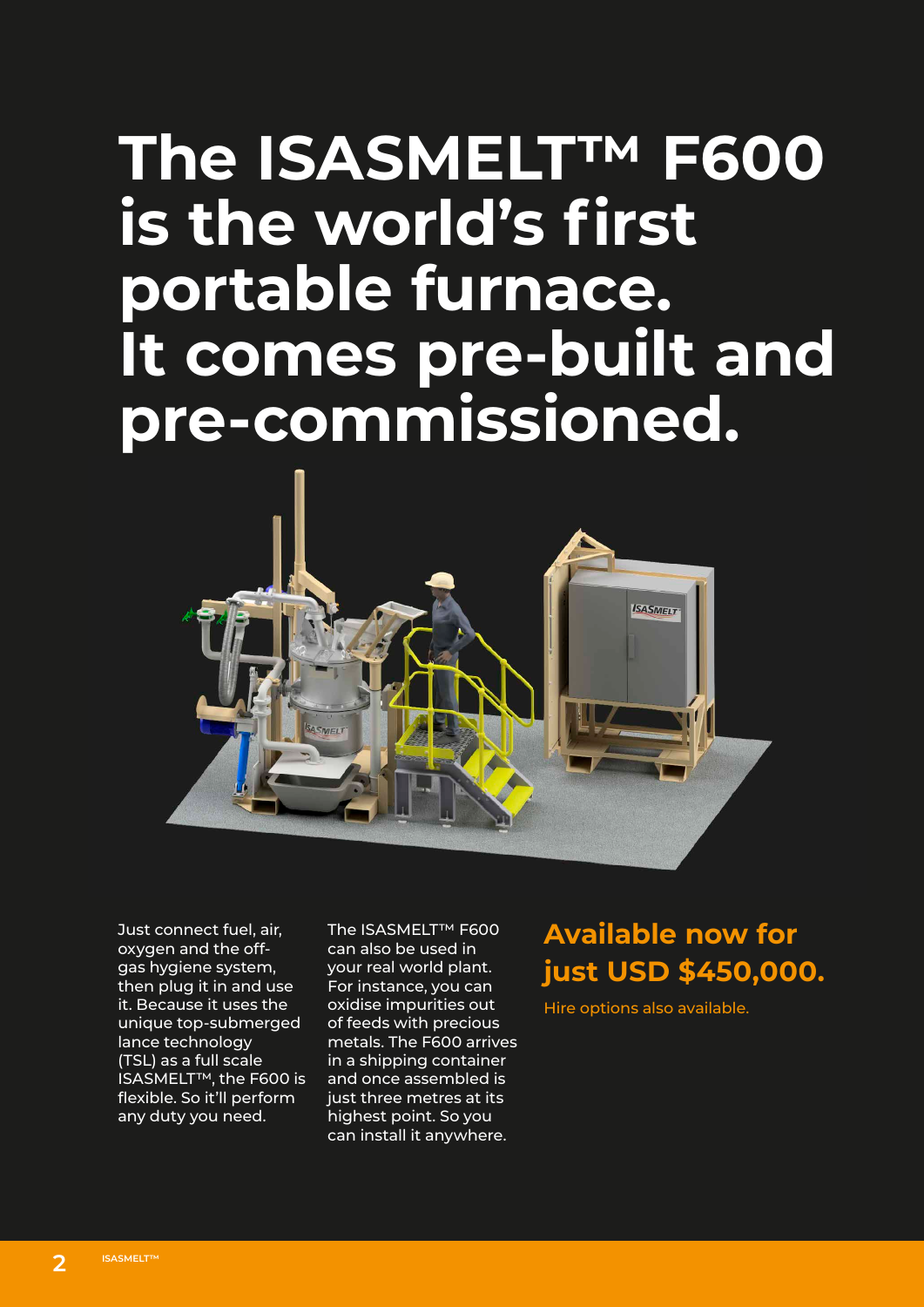## **The F600 at a glance**

- **>** The F600 is easy to run yet highly flexible
- **>** It's pre-commissioned so there are no surprises safe plug-and-play at any location
- **>** It's a miniaturised working ISASMELT™ furnace, so it's easily scalable, and comes with all the benefits of the advanced ISASMELT™ technology
- **>** It's customisable so it'll perform R&D test work on any process
- **>** As an owner-operator, you can replicate your existing smelter and test sustainable operation with new feed materials, reducing risk and keeping all the know-how



#### **For more:**

isasmelt@glencore.com.au Tel +61 7 3833 8500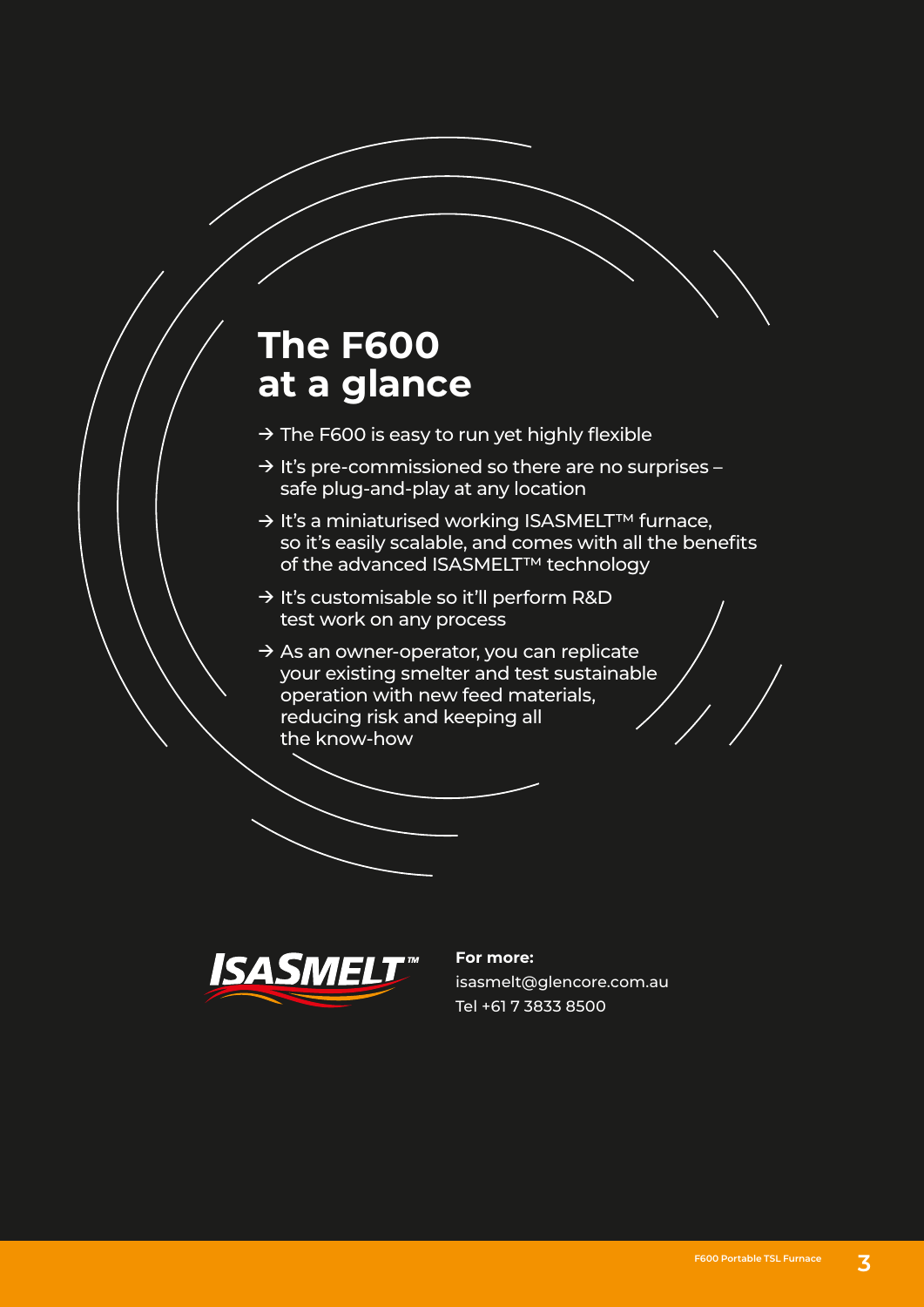### **How does the F600 work?**

#### **The F600 is simple:**

- The lance is brought in through the top of the furnace and its tip is submerged into a molten slag bath. The prepared feed is added at the required rate.
- Oxygen enriched air from the lance produces a turbulent bath in which the feed is reacted.
- When required, the lance is removed and the furnace tilted to remove the product through the front spout.
- Off-gas from the vessel and any fume from the tapped product is drawn away using the bespoke offgas system.

## **How easy is it to install?**

#### **Installation is very straight forward:**

- Your new F600 will have been tested and then partially disassembled for ease of handling during transportation. It will be packed into five crates which will be loaded into a shipping container.
- Just remove it from the shipping container and assemble it using the installation manual and drawings provided by us.
- Providing the required site services are available, you can complete assembly in a normal work day.







**ISASMELT**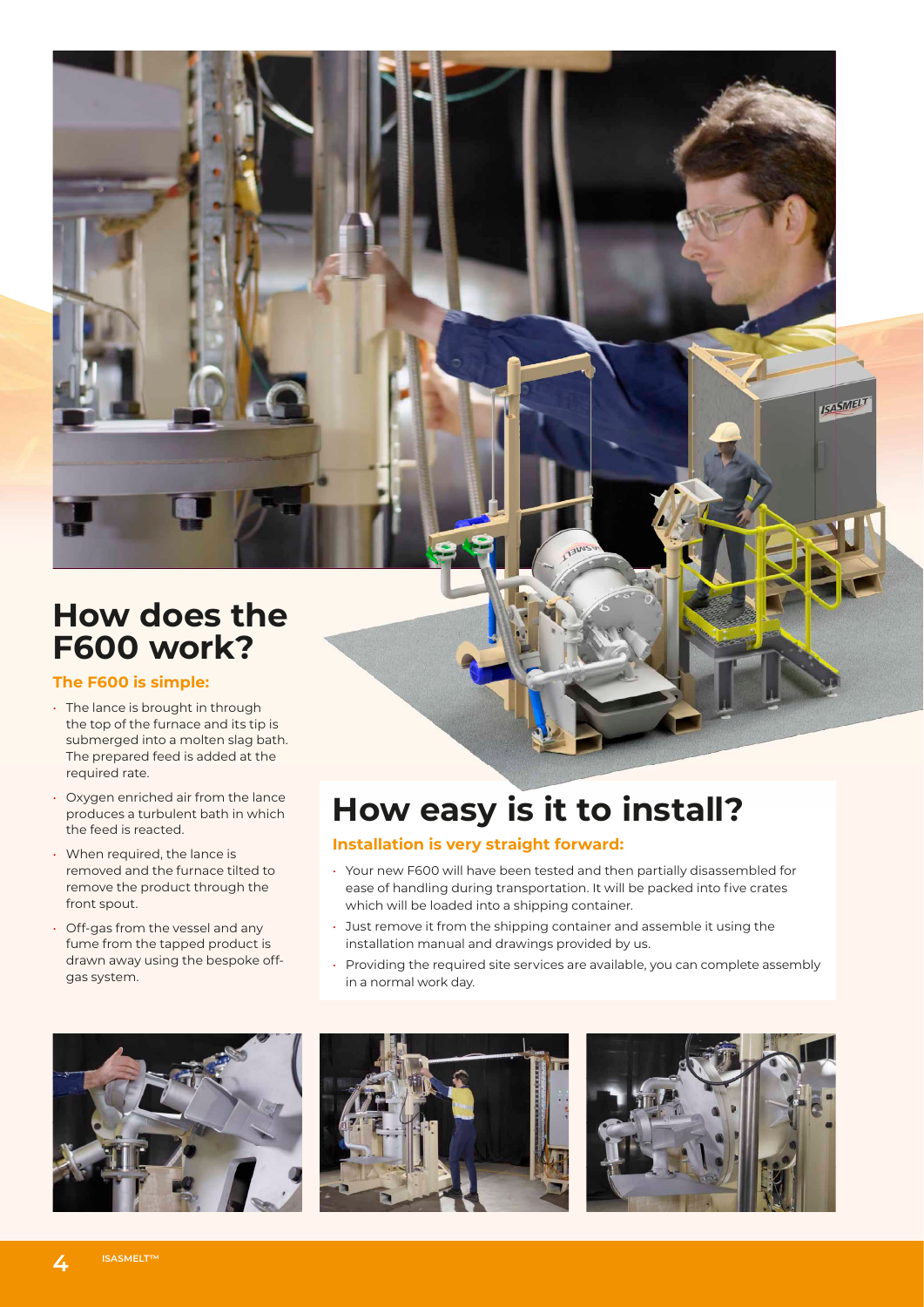## **What can you do with your new ISASMELT™ F600?**

#### **Create your new flow sheet:**

**•** The F600 directly oxidises your feed, through submerged injection, and does this quicker and more efficiently than other methods.

#### **Replicate your existing smelter facility:**

- If you don't have an R&D department or you want to modernise yours, use the fully customisable F600.
- The F600 is a great training tool for site metallurgists and new operators.
- Try new concentrates that the marketing team recommend.

#### **Test new ore bodies and feeds:**

- The F600 gives you the opportunity to minimise technical risks associated with different feeds.
	- You could request a sample of feed be sent to site and quickly analyse it using the F600.
	- Test new ore bodies and or feed sources like reprocessed tailings and slags.

#### **Enhance your university's capabilities:**

**•** Instead of using the gram scale or 100 kilogram scale, use the F600. It's in between, so it'll offer more accurate results for a relatively cheaper price.

#### **Grow your internal research expertise:**

- Create your own test facilities on site.
- Cover the full suite of test work process conditions for your investigations to produce critical metals for the circular economy and renewable energy systems.

Your needs will vary according to your site specific conditions. Talk to us to understand how best to utilise the F600